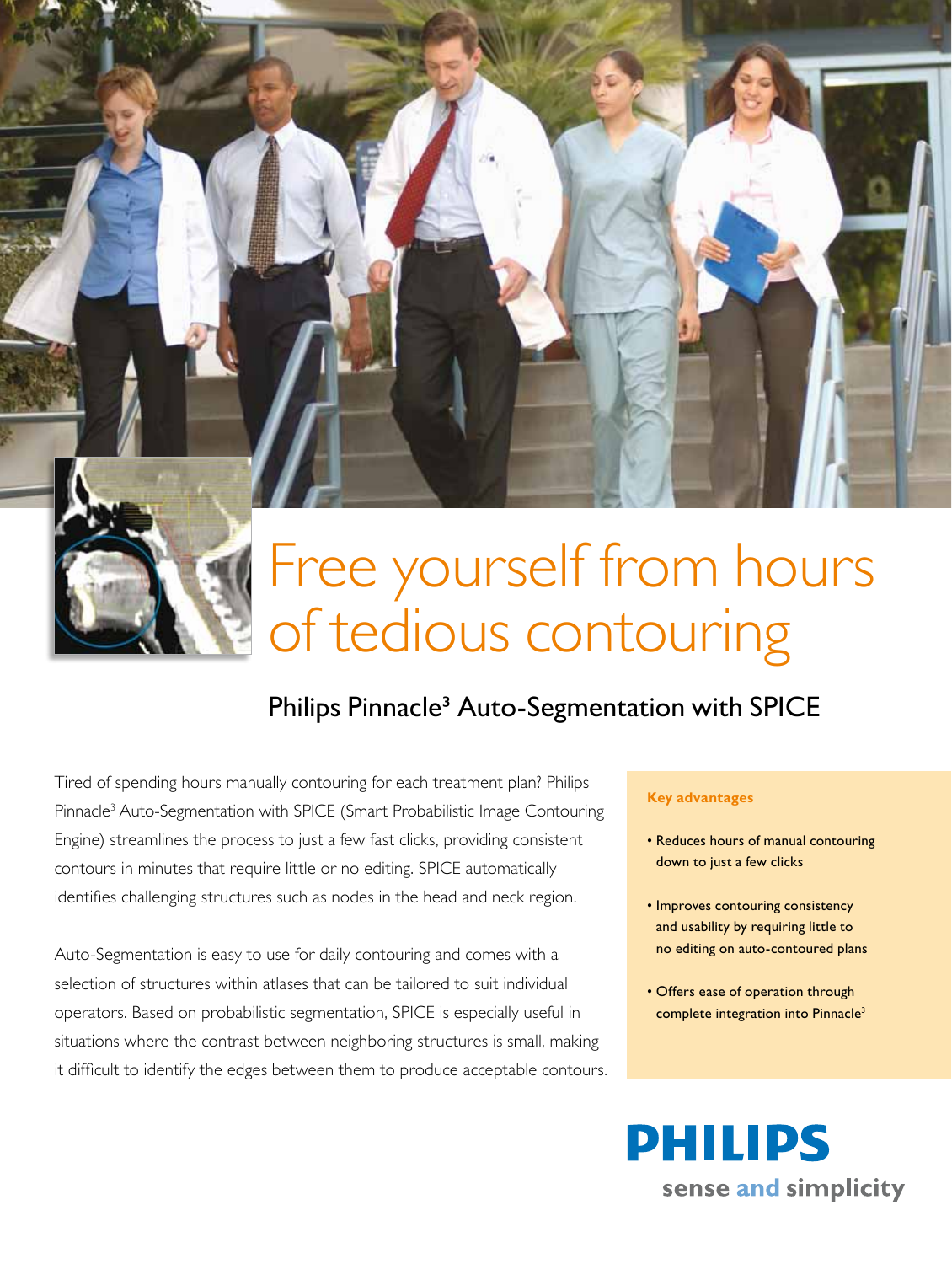# Discover a new level of freedom

Until now, contouring has been a time-consuming and inconsistent process, taking anywhere from 30 minutes to three hours, depending on the anatomy of the case and on the operator. Auto-Segmentation with SPICE, created by Philips, uses a proprietary set of algorithms for probabilistic segmentation to reduce hours of manual contouring down to a few clicks.



## **Designed to be completely integrated and to reduce interoperator variability**

#### Improve contouring consistency

- • Atlases and structures can be standardized
- High quality of contours through probabilistic segmentation based on expert atlases

#### Integrated into Pinnacle<sup>3</sup>

- Available from any Pinnacle<sup>3</sup> terminal: no import/export needed
- All the workflow benefits of Pinnacle<sup>3</sup>
- • Complementary functionality with
- Model-Based Segmentation



Atlases and structures that can be tailored to suit individual operators.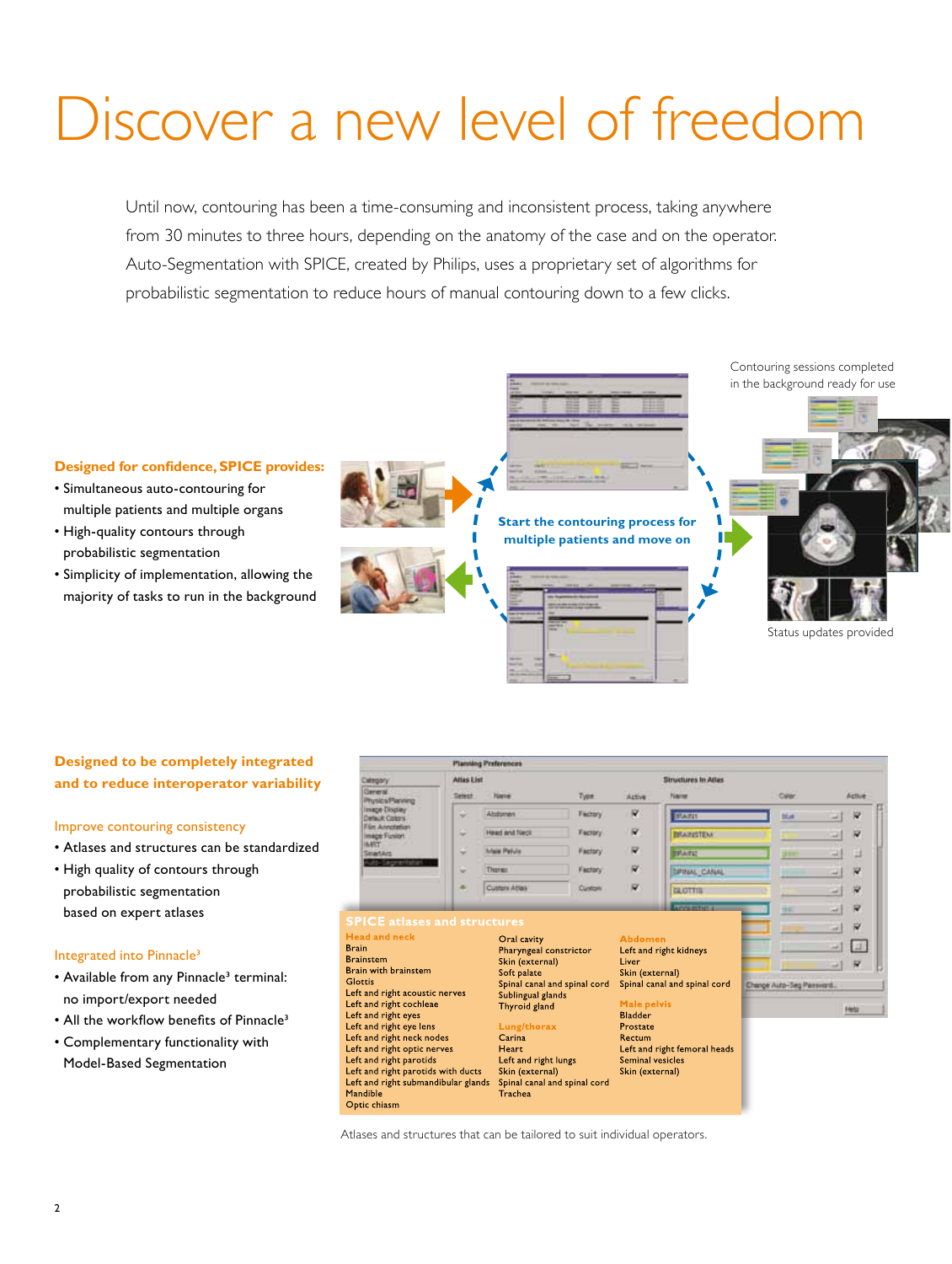

SPICE automatically identifies and contours challenging structures like head-and-neck. Sample contours are shown without edits.



Thoracic structures as contoured by Auto-Segmentation with SPICE (contours displayed with no additional edits).



Male pelvic structures as contoured by Auto-Segmentation with SPICE (contours displayed with no additional edits).